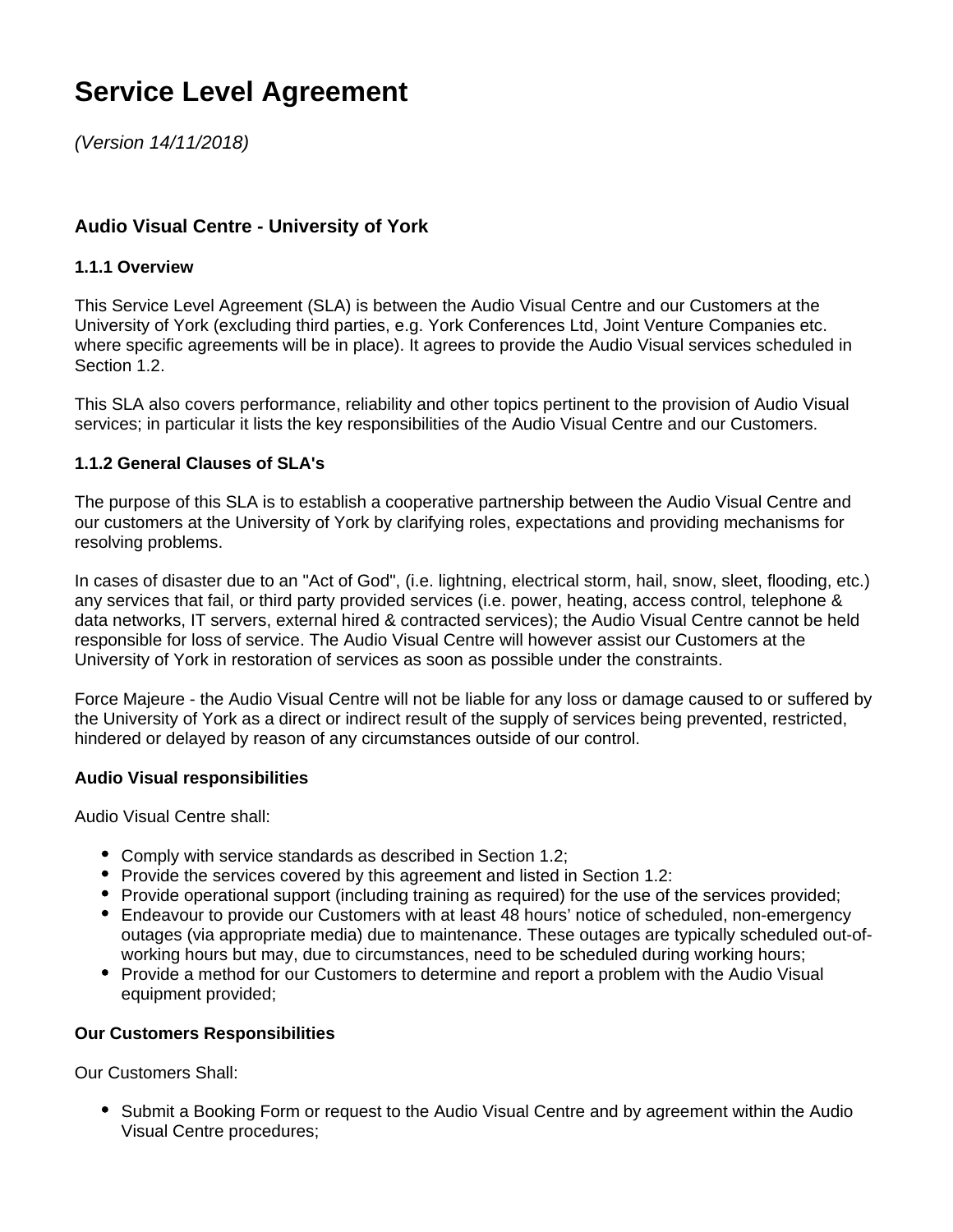$\bullet$ Ensure that all users of the services agreed under the SLA are obliged to comply with the operational procedures and instructions (where applicable) including guidelines, statutory and insurance requirements for services and equipment;

### **1.1.3 Service, Guarantees, Warranties and Compensation for breach of SLA's**

The Audio Visual Centre will use reasonable endeavours to provide the services in the SLA as detailed below for the provision of Audio Visual Equipment and services to our Customers.

All issues of complaint should be addressed to [av@york.ac.uk](mailto:avcentre@york.ac.uk) with "Complaint" in the subject heading. In assessing your complaint, we will look at:

- Whether there has been a breach of the Service Level Agreement.
- Whether action was taken to resolve your complaint within a reasonable amount of time.
- Whether the complaint has been handled appropriately.

If we find we have failed to meet any of the above, we will advise on steps to take to rectify any outstanding issues, provide guidance on how the matter can be prevented in future situations and offer an apology where appropriate.

Complaints we will not consider:

- Disturbance/disruption due to alterations or building work.
- Relocation to alternative spaces due to required work or equipment issues.
- Loss of facility where a suitable alternative has been provided.
- Aesthetic issues which do not impede the use of the equipment or space.
- Problems outside of the control of the department.

We will acknowledge your complaint within 3 working days and explain what will happen next.

As part of the investigation we might contact you on the telephone or by email to talk through the situation and ask further questions to get the information we need.

Due to the nature of complaints we often need to speak to a number of colleagues in the University (or other relevant individuals or users), or carry out technical tests as part of our investigation. We will aim to give you a full response within 28 working days, however should the investigation into your complaint take longer than this; we will contact you with an updated time frame.

#### **1.2 Services**

Our Customers have requested and the Audio Visual Centre has agreed to supply the following Audio Visual Services:

| <b>Servi</b><br>ce | <b>Service Level Provision</b><br>By AV Centre and<br><b>Shared Services</b> | <b>Responsibilities of User</b> |
|--------------------|------------------------------------------------------------------------------|---------------------------------|
|--------------------|------------------------------------------------------------------------------|---------------------------------|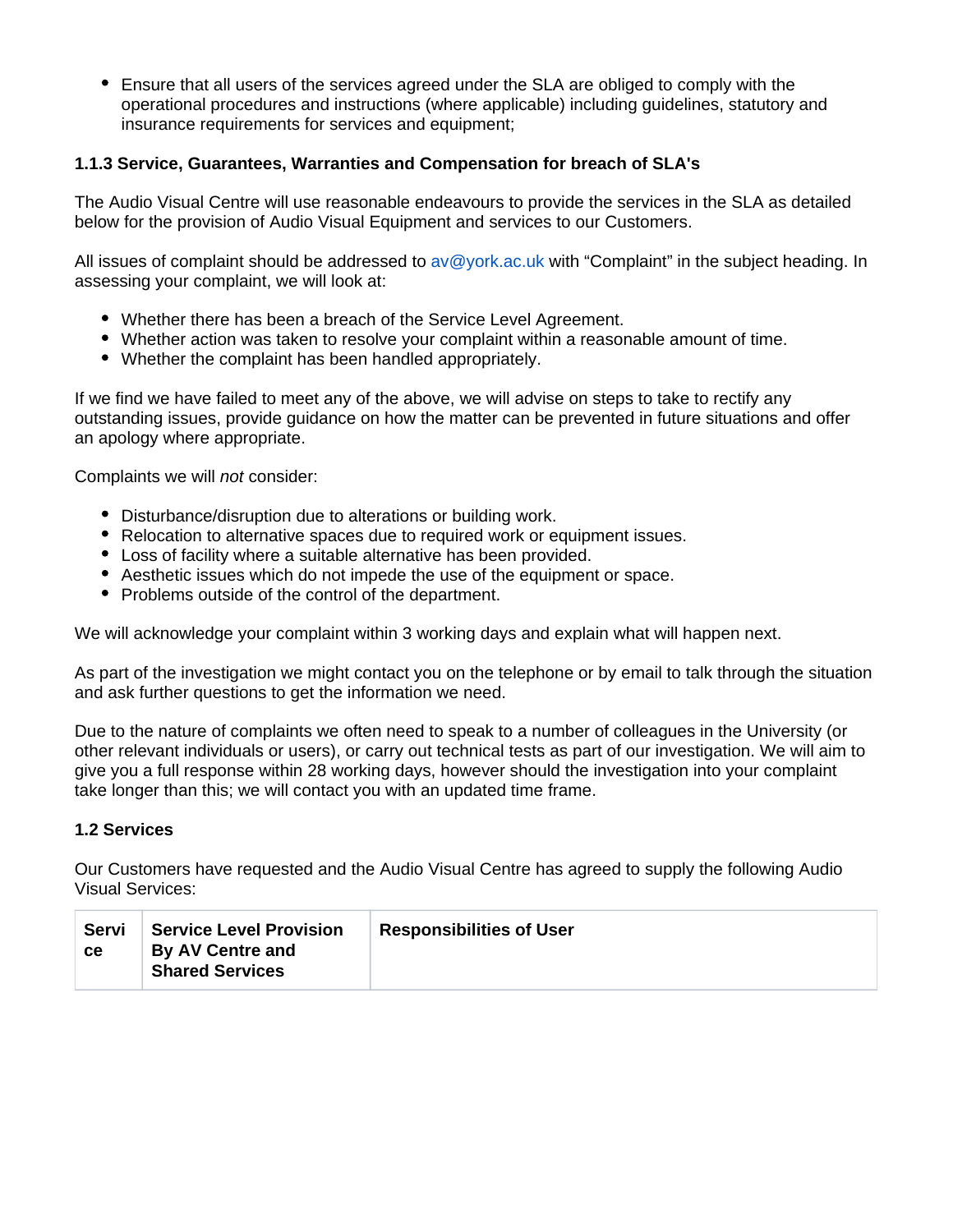| Inform<br>The AV Centre and<br>To give clear information regarding the query and contact<br>details.<br>Shared Services will aim<br>ation<br>to answer any routine<br>and<br>queries or requests within<br>Queri<br>a reasonable timescale<br>es<br>and wherever possible<br>within no more than 3<br>working days.<br>If we are unable to provide<br>an answer within this time<br>we will contact the<br>individual making the<br>request to provide an<br>update and offer an<br>appropriate timeframe for<br>a response. | Office<br>Hours<br>of<br>Audio<br><b>Visual</b><br>Centre | Telephone reception<br>available 9:00am - 5:00pm<br>on 01904 32 4500.<br>Technicians available<br>8:30am - 5:30pm Monday<br>- Friday during standard<br>term time,<br>8:30am - 5:00pm Monday<br>- Thursday,<br>8:30am - 4:30pm Friday<br>outside of term time<br>On rare occasions the<br><b>Audio Visual Service</b><br>Centre may have to be<br>closed during the above<br>hours due to staff<br>shortages or staff training.<br>In these instances, AV<br>Services will endeavour to<br>respond to customer<br>queries as quickly as<br>possible upon re-opening | To contact the AV Centre/Shared Services during office hours.<br>Shared Services staff will endeavour to assist you with any<br>problems you may have, and will report the problem to<br>technicians if they are not able to assist you directly.<br>It may not always be possible for a technician to respond to<br>queries on short notice, and so it is the responsibility of users to<br>either schedule a technical briefing at the beginning of their<br>event, or arrive at the booking with sufficient time to set up and<br>familiarise themselves with the equipment. |
|------------------------------------------------------------------------------------------------------------------------------------------------------------------------------------------------------------------------------------------------------------------------------------------------------------------------------------------------------------------------------------------------------------------------------------------------------------------------------------------------------------------------------|-----------------------------------------------------------|---------------------------------------------------------------------------------------------------------------------------------------------------------------------------------------------------------------------------------------------------------------------------------------------------------------------------------------------------------------------------------------------------------------------------------------------------------------------------------------------------------------------------------------------------------------------|---------------------------------------------------------------------------------------------------------------------------------------------------------------------------------------------------------------------------------------------------------------------------------------------------------------------------------------------------------------------------------------------------------------------------------------------------------------------------------------------------------------------------------------------------------------------------------|
|                                                                                                                                                                                                                                                                                                                                                                                                                                                                                                                              |                                                           |                                                                                                                                                                                                                                                                                                                                                                                                                                                                                                                                                                     |                                                                                                                                                                                                                                                                                                                                                                                                                                                                                                                                                                                 |
|                                                                                                                                                                                                                                                                                                                                                                                                                                                                                                                              |                                                           |                                                                                                                                                                                                                                                                                                                                                                                                                                                                                                                                                                     |                                                                                                                                                                                                                                                                                                                                                                                                                                                                                                                                                                                 |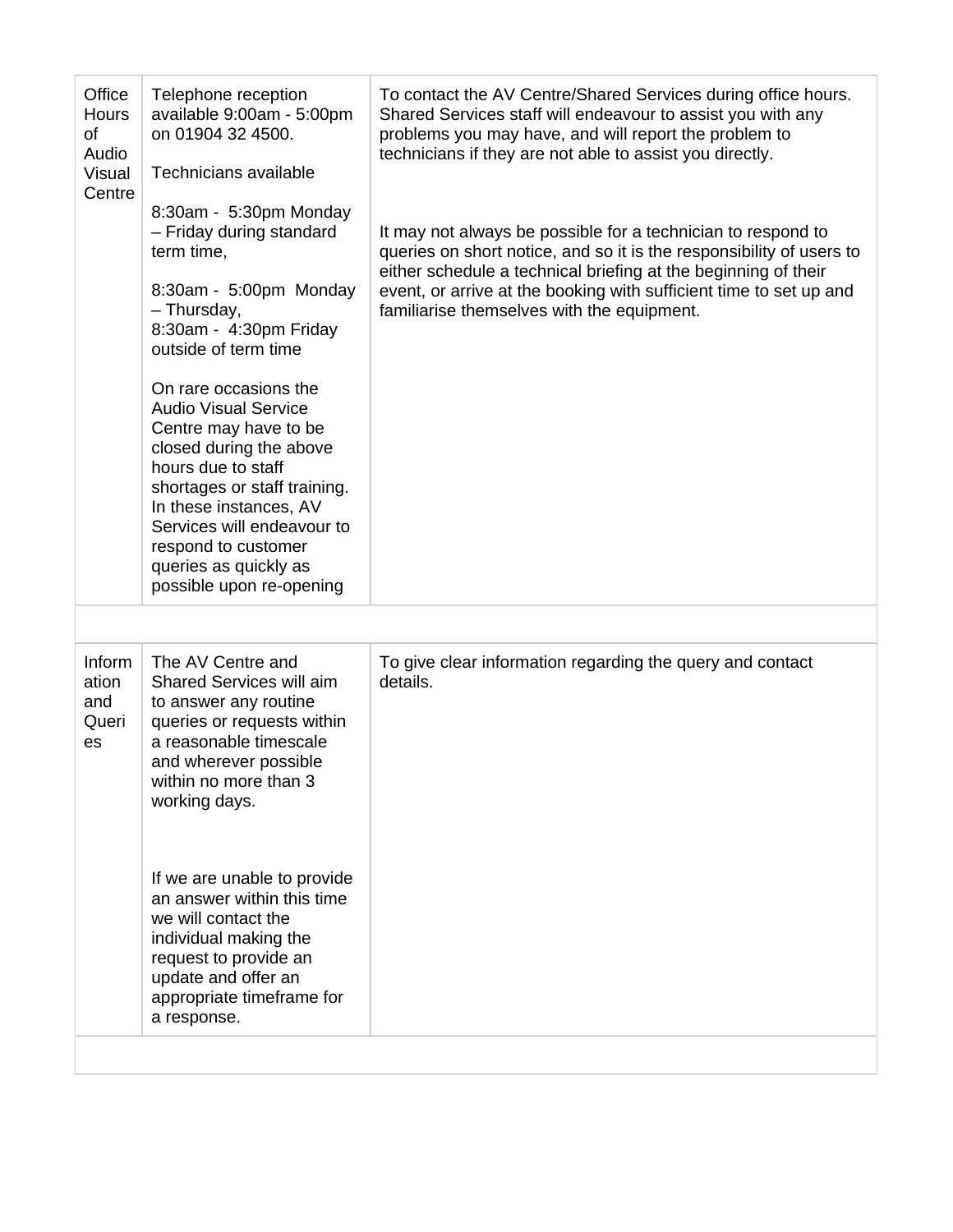| Telep<br>hone<br>Calls                                                                                             | During office hours,<br><b>Shared Services reception</b><br>aims to answer your call<br>within 10 seconds. Within<br>peak accommodation<br>letting period (August -<br>September) some calls<br>make take longer to be<br>answered. | To give clear information regarding the query.                                                                                                                                                                                                                                                                                                                                                                                                                                                                                                                                                                                                                                                                                                                                                                                                                                                                                                                                                                                                                                                                                                                              |  |
|--------------------------------------------------------------------------------------------------------------------|-------------------------------------------------------------------------------------------------------------------------------------------------------------------------------------------------------------------------------------|-----------------------------------------------------------------------------------------------------------------------------------------------------------------------------------------------------------------------------------------------------------------------------------------------------------------------------------------------------------------------------------------------------------------------------------------------------------------------------------------------------------------------------------------------------------------------------------------------------------------------------------------------------------------------------------------------------------------------------------------------------------------------------------------------------------------------------------------------------------------------------------------------------------------------------------------------------------------------------------------------------------------------------------------------------------------------------------------------------------------------------------------------------------------------------|--|
| Onlin<br>е<br>servic<br>e<br>point<br>where<br>equip<br>ment<br>can<br>be<br>booke<br>d<br>during<br>term-<br>time | To provide an email<br>confirmation of booking<br>within 3 working days.                                                                                                                                                            | To pre-book equipment at least 5 working days in advance<br>(subject to availability).<br>To provide either a work order number and purchase order<br>number (if required); or an invoice address for any chargeable<br>booking requests. Equipment bookings which support the<br>teaching and learning activities of the University are not<br>chargeable. Bookings for staff time outside of normal operating<br>hours, or for more than short periods of staff time are normally<br>chargeable, as are equipment bookings which are not related to<br>the University's core teaching and learning activities. The<br>minimum charge for processing any chargeable booking<br>(including any applicable discounts) is £25. A list of standard<br>hire charges can be found here.<br>To report any problems with the equipment to AV Services<br>promptly.<br>To return equipment (or arrange for the return of equipment) in<br>working order at the end of the booking. Failure to return<br>equipment or failure to return it in proper order can result in<br>booking privileges being suspended and/or the customer being<br>charged for the equipment's replacement. |  |
|                                                                                                                    |                                                                                                                                                                                                                                     |                                                                                                                                                                                                                                                                                                                                                                                                                                                                                                                                                                                                                                                                                                                                                                                                                                                                                                                                                                                                                                                                                                                                                                             |  |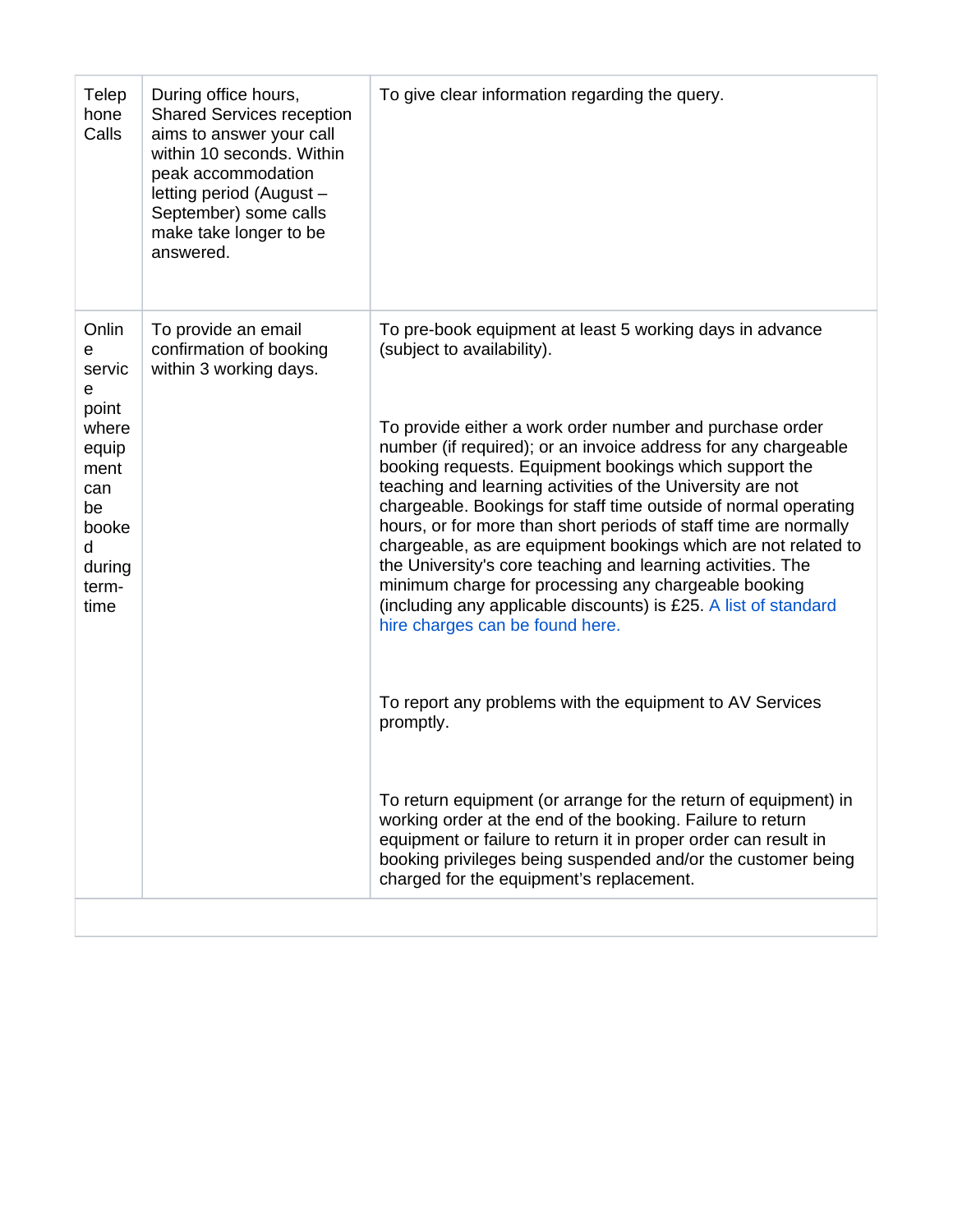| A<br>range<br>of<br>user-<br>acces<br>sible<br>perma<br>nently<br>install<br>ed<br>equip<br>ment<br>within<br>teachi<br>ng<br>rooms          | Ensure the operational<br>equipment schedule is<br>maintained as per the<br>room attributes listing.                                 | To ensure that the allocated lecture room is appropriate for the<br>required mode of AV presentation.                                                                                                                                                                                                                                                                                                                                                                                                                                 |
|----------------------------------------------------------------------------------------------------------------------------------------------|--------------------------------------------------------------------------------------------------------------------------------------|---------------------------------------------------------------------------------------------------------------------------------------------------------------------------------------------------------------------------------------------------------------------------------------------------------------------------------------------------------------------------------------------------------------------------------------------------------------------------------------------------------------------------------------|
|                                                                                                                                              |                                                                                                                                      |                                                                                                                                                                                                                                                                                                                                                                                                                                                                                                                                       |
| <b>Delive</b><br>r<br>equip<br>ment<br>to<br>and<br>collect<br>ion<br>from<br>teachi<br>ng<br>rooms<br>by<br>Audio<br><b>Visual</b><br>staff | To ensure that equipment<br>is available for the time<br>specified on the booking<br>form and availability for the<br>booked period. | To ensure that the user or a representative is available to<br>receive equipment at specified booking time, to be responsible<br>for the equipment for the duration of the booking, and to ensure<br>that the equipment is returned as directed.<br>To report any problems with the equipment to AV Services<br>promptly.<br>Failure to return equipment or failure to return it in proper<br>working order can result in booking privileges being suspended<br>and/or the customer being charged for the equipment's<br>replacement. |
|                                                                                                                                              |                                                                                                                                      |                                                                                                                                                                                                                                                                                                                                                                                                                                                                                                                                       |
| Provid<br>e<br>advic<br>e and<br>inform<br>ation<br>on<br>using<br>equip<br>ment<br>and<br>faciliti<br>es.                                   | To offer advice as<br>requested to enable<br>facilities to meet users'<br>expectations.                                              | To use the equipment provided appropriately and for the<br>purpose intended.                                                                                                                                                                                                                                                                                                                                                                                                                                                          |
|                                                                                                                                              |                                                                                                                                      |                                                                                                                                                                                                                                                                                                                                                                                                                                                                                                                                       |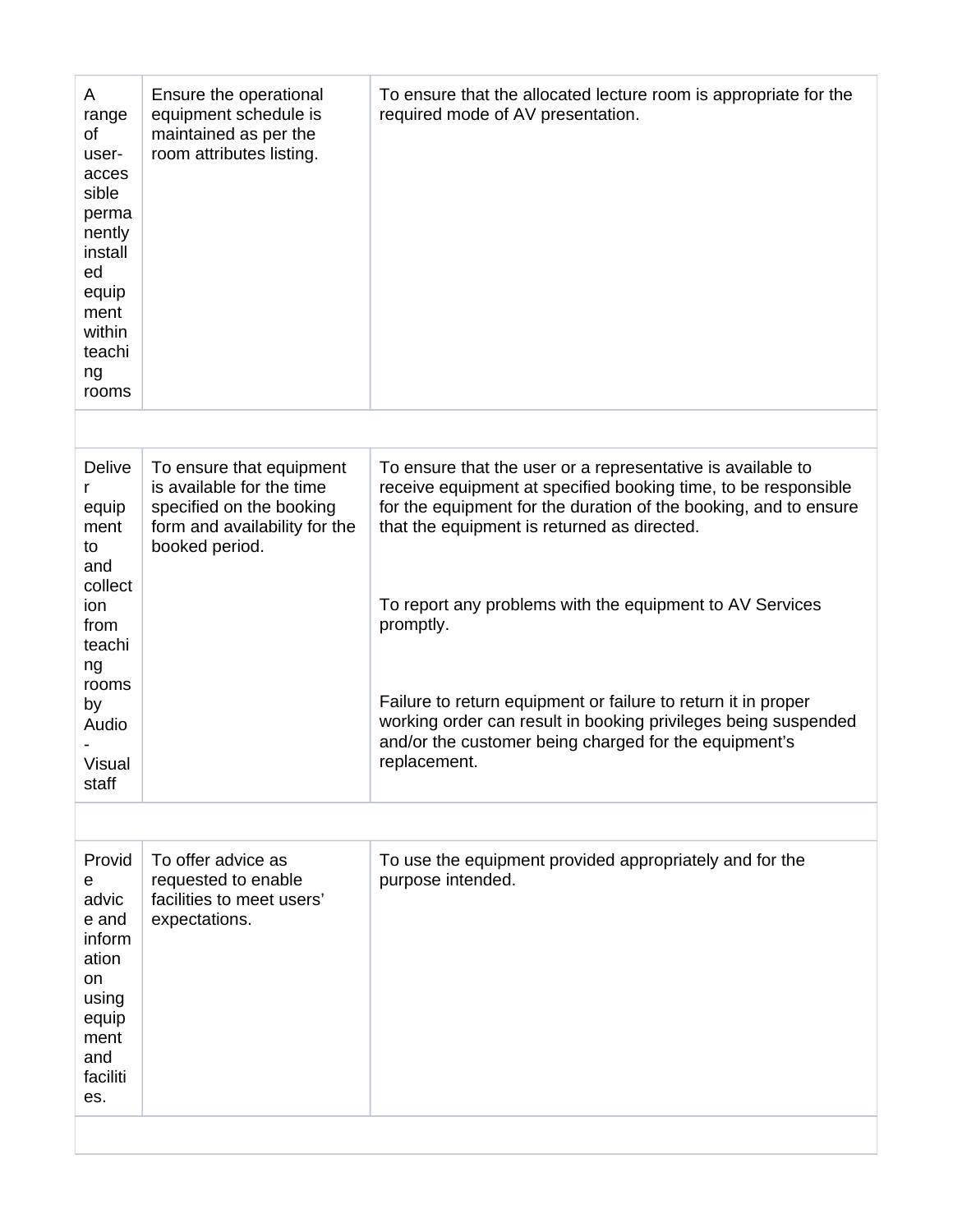| Provid<br>е<br>effecti<br>ve<br>back-<br>up<br>suppo<br>rt and<br>techni<br>cal<br>soluti<br>ons<br>for<br>major<br>booke<br>d<br>events | To provide an<br>appropriately skilled<br>technician for the period<br>specified in the event<br>booking when requested<br>(with appropriate notice).                                                                                                                                                                                                                                                                                                                                                                                      | To give a minimum of 1 month's notice to the Audio-Visual<br>Centre for requests for back-up and/or technical support, and to<br>provide all requested information. |
|------------------------------------------------------------------------------------------------------------------------------------------|--------------------------------------------------------------------------------------------------------------------------------------------------------------------------------------------------------------------------------------------------------------------------------------------------------------------------------------------------------------------------------------------------------------------------------------------------------------------------------------------------------------------------------------------|---------------------------------------------------------------------------------------------------------------------------------------------------------------------|
|                                                                                                                                          |                                                                                                                                                                                                                                                                                                                                                                                                                                                                                                                                            |                                                                                                                                                                     |
| Maint<br>enanc<br>e<br>/Repa<br>ir of<br>Equip<br>ment<br>on<br>AV<br>Invent<br>ory                                                      | To provide a technician to<br>attend as soon as possible<br>in response to issues<br>arising. The AV Team will<br>aim to attend and provide<br>a solution within 2 hours of<br>being informed, but this<br>may take longer<br>depending upon the<br>severity of the issue and<br>whether it is possible to<br>access the room.<br>The AV team will operate<br>a rolling Planned<br><b>Preventative Maintenance</b><br>Programme (PPM) and<br><b>Condition-Based</b><br>Maintenance (CBM) in<br>order to minimise<br>disruptions for users. | To report any equipment failure of any equipment specified on<br>the Audio-Visual inventory to the Audio-Visual Centre or Shared<br>Services.                       |
|                                                                                                                                          |                                                                                                                                                                                                                                                                                                                                                                                                                                                                                                                                            |                                                                                                                                                                     |
| Healt<br>h and<br>Safety                                                                                                                 | To promote good practice.                                                                                                                                                                                                                                                                                                                                                                                                                                                                                                                  | To implement recommended procedures.                                                                                                                                |
|                                                                                                                                          |                                                                                                                                                                                                                                                                                                                                                                                                                                                                                                                                            |                                                                                                                                                                     |